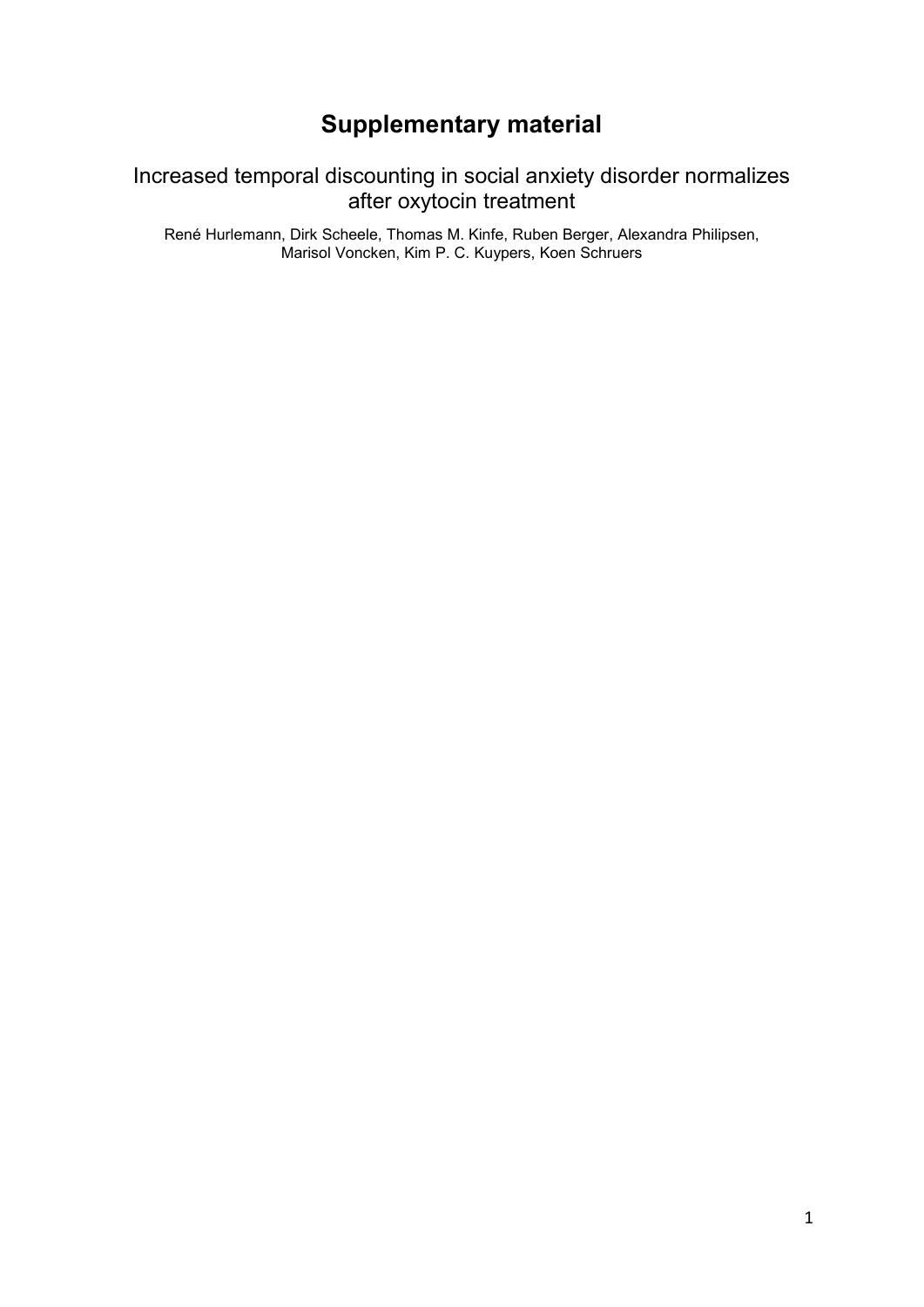#### **Material and methods**

### *Participants and drug treatment*

Participants were recruited from tertiary outpatient clinics in Maastricht, The Netherlands. All participants gave written informed consent. The study was approved by the institutional review board of Maastricht University Medical Center/Maastricht University and was conducted in accordance with the Declaration of Helsinki. The study was registered in the Nederlands Trial Register database (Identifier: NTR3672). The recruitment and testing of the participants took place in Maastricht between July 2013 and July 2016. It was initially planned to include an additional patient group with other anxiety disorders, but this study arm was discarded due to a lack of eligible patients. Screening of the subjects was conducted prior to the test session. Questionnaires included the Social Phobia and Anxiety Inventory [1] to measure social anxiety symptoms, the Center for Epidemiologic Studies Depression Scale Revised (CESD-R) [2] to measure depression symptoms and the Social Connectedness Scale [3] to measure interpersonal closeness. Primary diagnosis was determined by the Mini-International Neuropsychiatric Interview (MINI) [4]. Comorbidities of the social anxiety disorder (SAD) sample included major depressive or dysthymic disorder (n = 12), specific phobia (n = 5), agoraphobia (n = 4), generalized anxiety disorder (n = 3), posttraumatic stress disorder (n = 3), obsessive-compulsive disorder ( $n = 3$ ), bulimia nervosa ( $n = 2$ ), drug abuse ( $n = 1$ ), body dismorphic disorder ( $n = 1$ ) and irritable bowel syndrome ( $n = 1$ ). Healthy controls were free of any psychopathology.

Participants self-administered nasal sprays containing either synthetic oxytocin (OXT) or placebo (PLC) at the beginning of the testing session. Participants were randomized over the OXT and PLC condition based on stratification of gender (male versus female) and group (SAD patients and healthy controls). The randomization procedure was done by a person not involved in the study. The administration instructions were in accordance with the latest standardization guidelines [5], and administration was supervised by a trained research assistant. Participants received an OXT dose of 24 IU (three puffs per nostril, each with 4 IU OXT; Novartis, Basel, Switzerland). The PLC solution contained the identical ingredients except for the peptide itself. To examine a possible effect of OXT on prosocial behavior, participants were video recorded during a social interaction task that started 45 minutes after the nasal spray administration. The results of this first task will be reported elsewhere.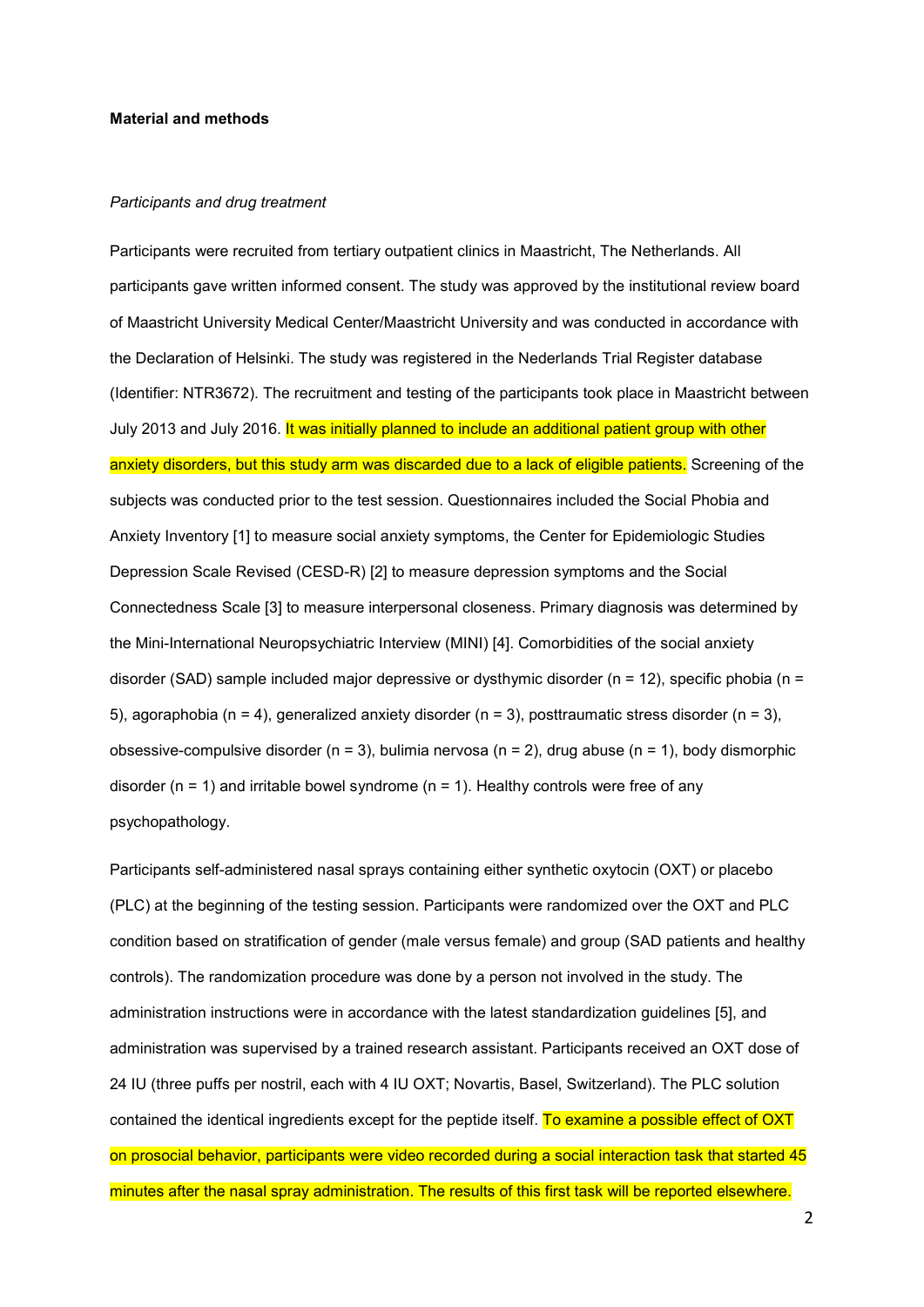The temporal discounting task began 90 minutes after the nasal spray administration. The average duration of the temporal discounting task together with the valuation task was 5 minutes. The strongest effects of intranasal OXT on amygdala activation have been observed 45 minutes after nasal spray administration, but amygdala inhibition has been evident up to a latency of 95 minutes [6]. In fact, a previous study even detected effects of intranasal OXT on emotion intensity ratings after 120 minutes [7].

#### *Temporal discounting task*

We used a temporal discounting task to assess the ability to control impulsive preferences (i.e. to suppress the impulsive choice of smaller-sooner incentives over long-term greater benefits) [8, 9]. The temporal discounting task was composed of 36 trials in which the participants chose between smallersooner (pseudorandomly drawn from a normal distribution with a mean of EUR 45 and a standard deviation of EUR 15) and larger-later rewards (0.5–75% larger than the smaller-sooner rewards; henceforth "relative difference"). In half of the trials there were immediate smaller-sooner rewards and delayed (two and four weeks) larger-later rewards. In the other half of trials the sooner-smaller option was available in 2 weeks and the larger-later option in four or six weeks. The order of trials was randomized across subjects. The proportion of patient choices (i.e. larger-later rewards) was used as dependent variable. All stimuli were presented using the software Presentation 16 (Neurobehavioral Systems, Albany, CA).

#### *Valuation task*

In the valuation task, the participants rated the attractiveness of 12 single options that each provided a specified monetary amount at a specified time point. The options were randomly chosen from the 36 trials of the temporal discounting task and consisted of four time points of delivery ("today", "in 2 weeks", "in 4 weeks", "in 6 weeks") crossed with three levels of reward magnitude (low: approximately EUR 30; medium: approximately EUR 45; and high: approximately EUR 60; actual values varied slightly from these approximate numbers as they were dependent on the values presented in the temporal discounting task). The self-assessment manikin (SAM) [10] was presented below each option and participants rated the attractiveness on a scale of 1 (minimum) – 9 (maximum).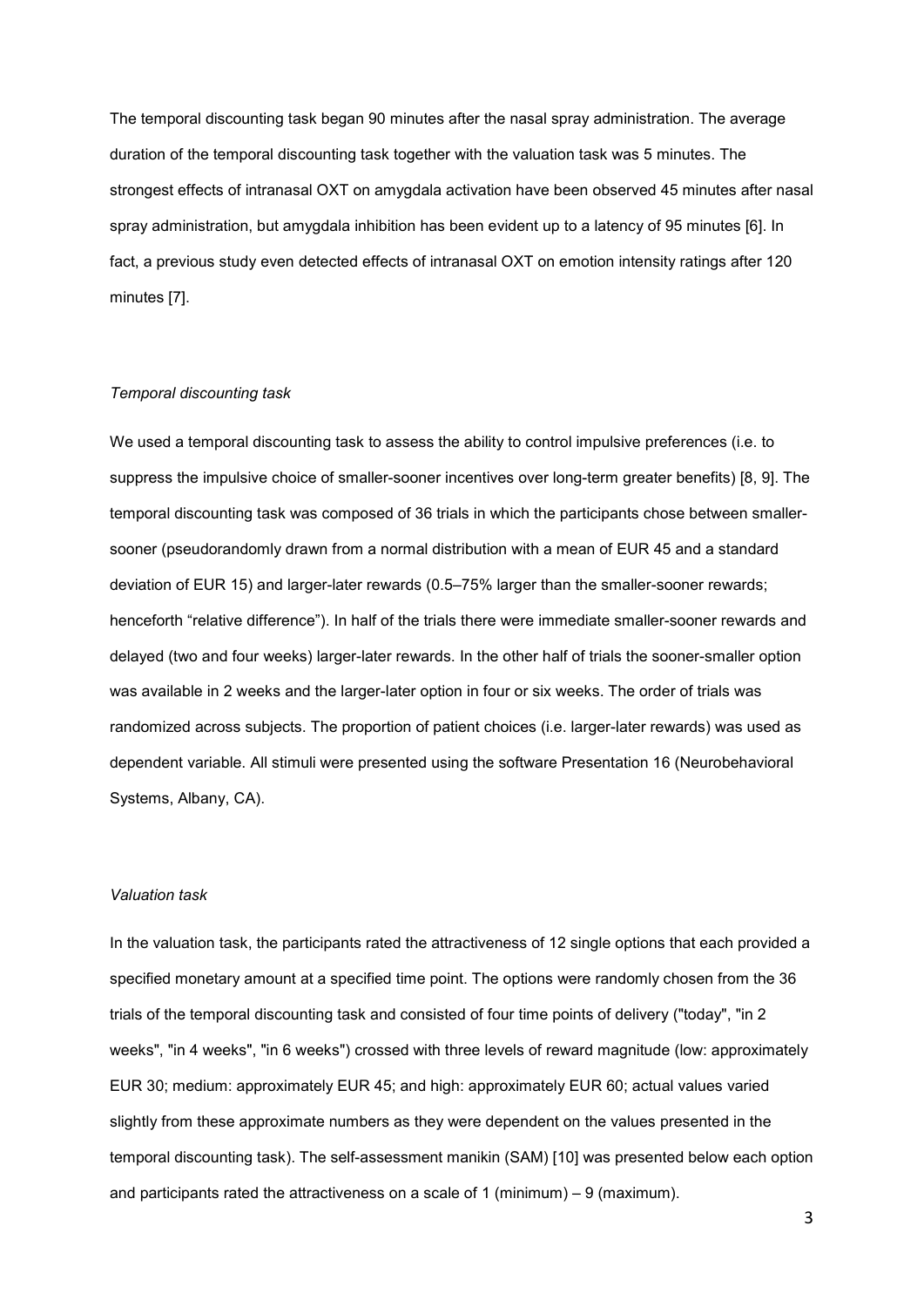#### *Statistical analysis*

Quantitative behavioral data were compared by a mixed-design analysis of variance (ANOVA). Pearson's product-moment correlation (*r*) was used for correlation analysis. Eta-squared and Cohen's *d* were calculated as measures of effect size. The assumption of sphericity was assessed with Mauchly's test, and Greenhouse-Geisser's correction was applied for significant violations. Pearson's chi-squared tests were used for qualitative variables. All reported *P*-values are two-tailed, if not otherwise noted, and *P*-values of *P* < 0.05 were considered statistically significant. Demographical, neuropsychological and behavioral data were analyzed using SPSS 24 (IBM, New York, NY, USA). The discount rate k for each participant was quantified by using a standard one-parameter model of hyperbolic discounting [11], captured by the following term:

Subjective value =  $\frac{Reward\ magnitude}{1+k * Delay}$ ,

where *Delay* is the time of delivery (in weeks) and *k* is the parameter that represents the participant's discount rate. Larger k values indicate steeper discounting of delayed rewards, while 0 indicates no discounting at all. We used the Matlab (Matlab R2017b, The MathWorks Inc., Natick, MA) function *fminbnd* to estimate the k value for each participant which produced the global minimum in the negative log-likelihood of individual choice probability. Extreme k values ( $k \sim 1$ ) of two participants who rejected all larger-later rewards were discarded.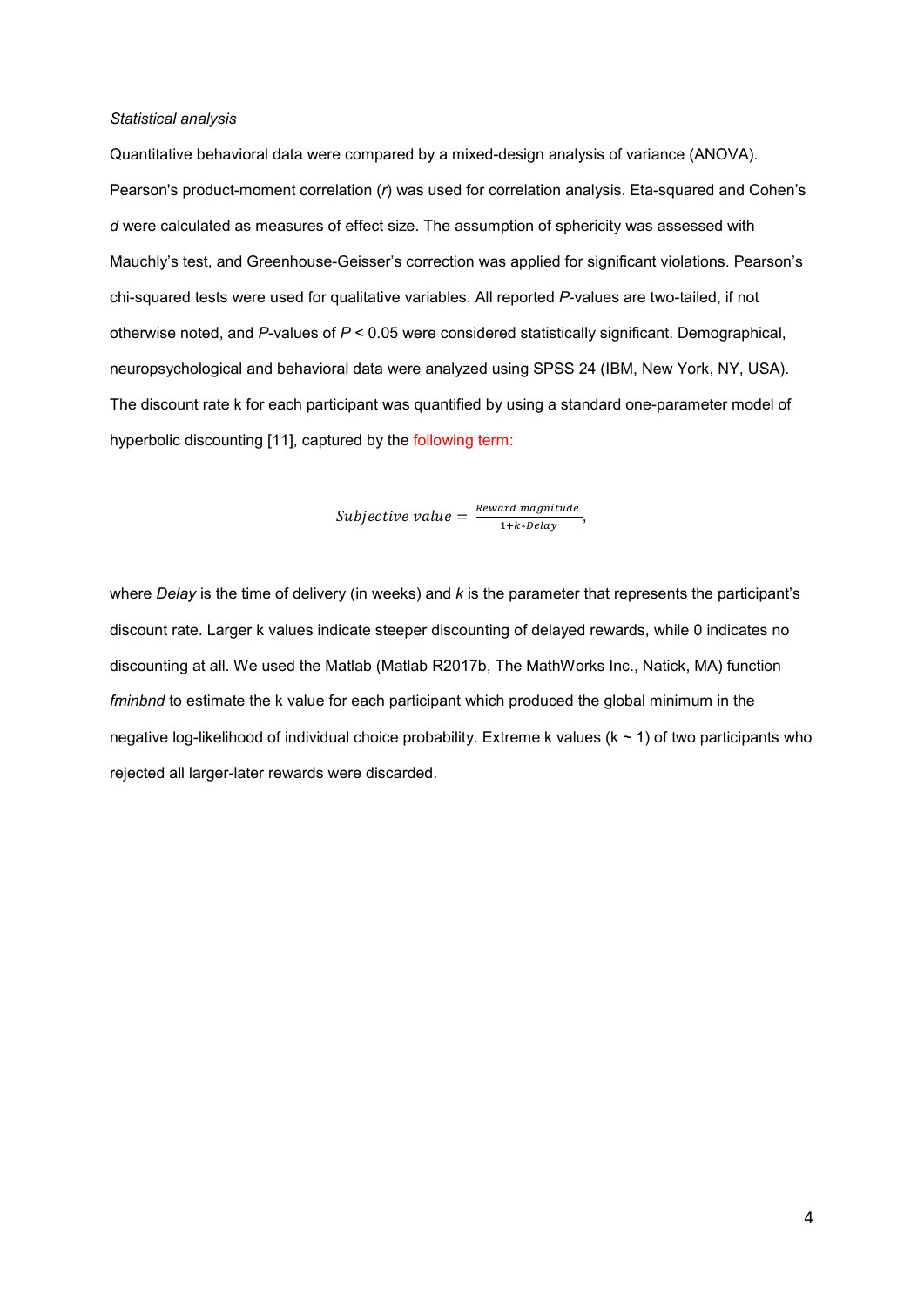#### **Supplementary results**

#### *Screening data*

As expected, SAD patients reported significantly higher levels of social phobia (*t*(68) = 15.40, *P* < 0.01,  $d = 3.74$ ) and depression ( $t_{(48.20)} = 8.29$ ,  $P < 0.01$ ,  $d = 2.08$ ) and significantly lower levels of social connectedness ( $t_{(68)}$  = -11.29,  $P < 0.01$ ,  $d = -2.74$ ) compared to controls (CTL). Age and gender were comparable between groups (all *P*s > 0.30). There were no a-priori differences regarding demographical and psychometric variables between the OXT and PLC groups (cf. **Table S1**). No participant reported any side effects.

#### *Temporal discounting*

The pattern of results with the proportion of patient choices (later-larger) as dependent variable did not change when we included gender as an additional between-subject factor. Furthermore, we analyzed possible treatment effects on response time. An additional mixed-design ANOVA with the response time as dependent variable yielded a main effect of relative difference  $(F_{(5.34, 346.91)} = 3.05, P < 0.01, \eta^2$  $= 0.05$ ) and a trend-to-significant group effect ( $F_{(1, 65)} = 3.01$ ,  $P = 0.09$ ,  $p^2 = 0.04$ ). Across treatment groups, patients with SAD were slightly slower in their responses. Interestingly, we also observed a significant interaction of relative difference and treatment  $(F_{(5.34, 346.91)} = 2.31, P = 0.04, \eta^2 = 0.03)$ . Under PLC, the response time increased quadratically with the relative difference  $(F_{(1, 33)} = 10.38, P <$ 0.01,  $\eta^2$  = 0.24), suggesting that participants experienced the strongest conflict between larger-later and smaller-sooner options if there was only a modest reward difference. By contrast, this effect vanished after OXT treatment, with the participants showing a linear decrease in response time (i.e. the smaller the relative difference, the faster the participants responded;  $F_{(1, 32)}$  = 15.62,  $P < 0.01$ ,  $\eta^2$  = 0.33). Interestingly, a correlational analysis revealed a significant association between average response times in the OXT group and the average proportion of patient choices (later-larger)  $(r<sub>(34)</sub>)$  = -0.52, *P* < 0.01) and the discounting parameter k ( $r<sub>(33)</sub>$  = 0.46, *P* < 0.01). The correlations did not reach significance in the PLC group (all *P*s > 0.43).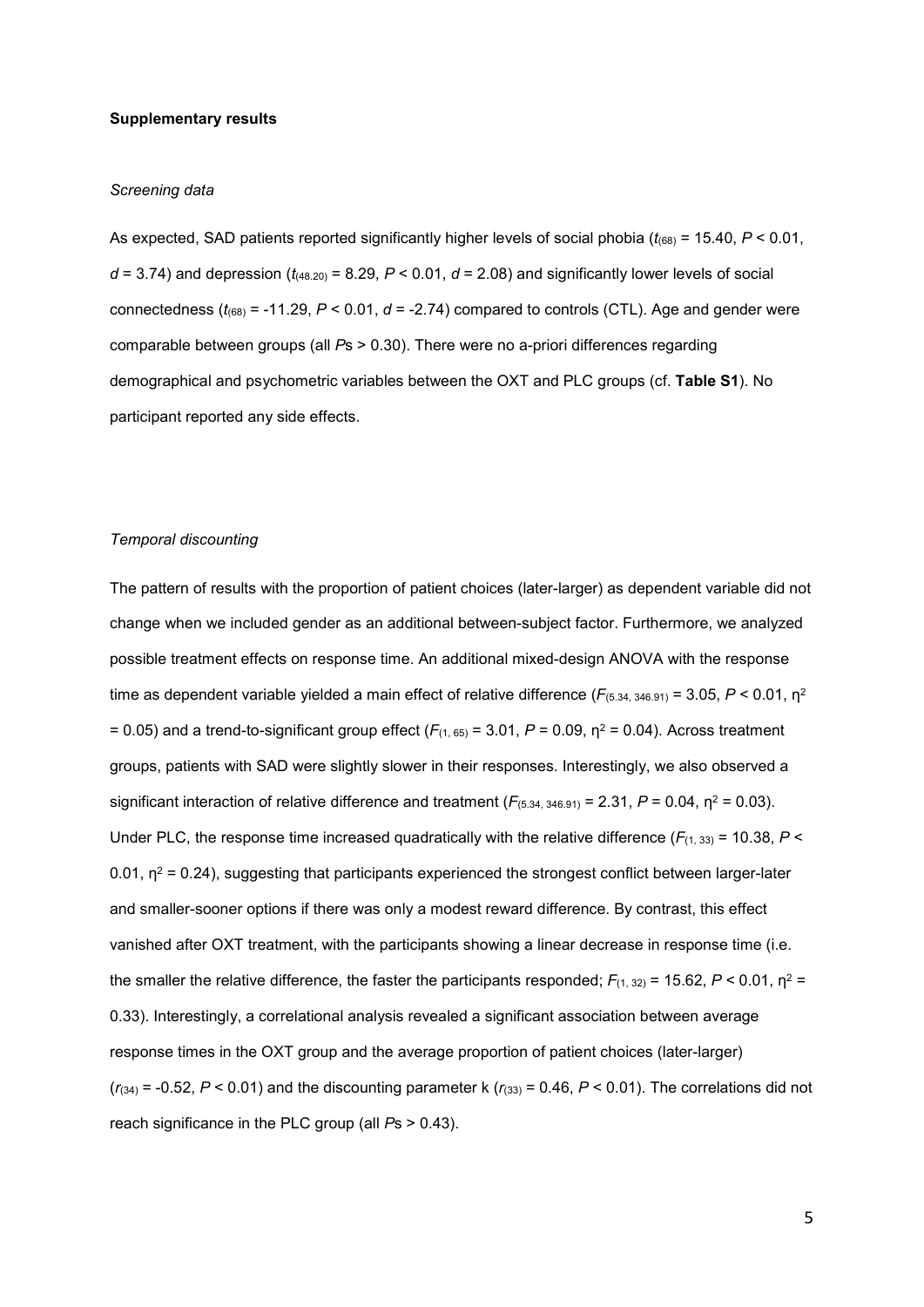### *Valuation task*

We applied a mixed-design ANOVA with the between-subject factors "treatment" (OXT, PLC) and "group" (SAD, CTL), the within-subject variables "time points of delivery" (today, in 2 weeks, in 4 weeks, in 6 weeks) and "magnitude" (low, medium, high), and the attractiveness ratings from the valuation task as dependent variable. All participants preferred sooner and larger rewards and the treatment did not affect these ratings, indicating that OXT did not alter the valuation of rewards options, but rather modulated cognitive control which is required when a sooner-smaller reward is directly contrasted with a later-larger option **(**cf. **Table S2)**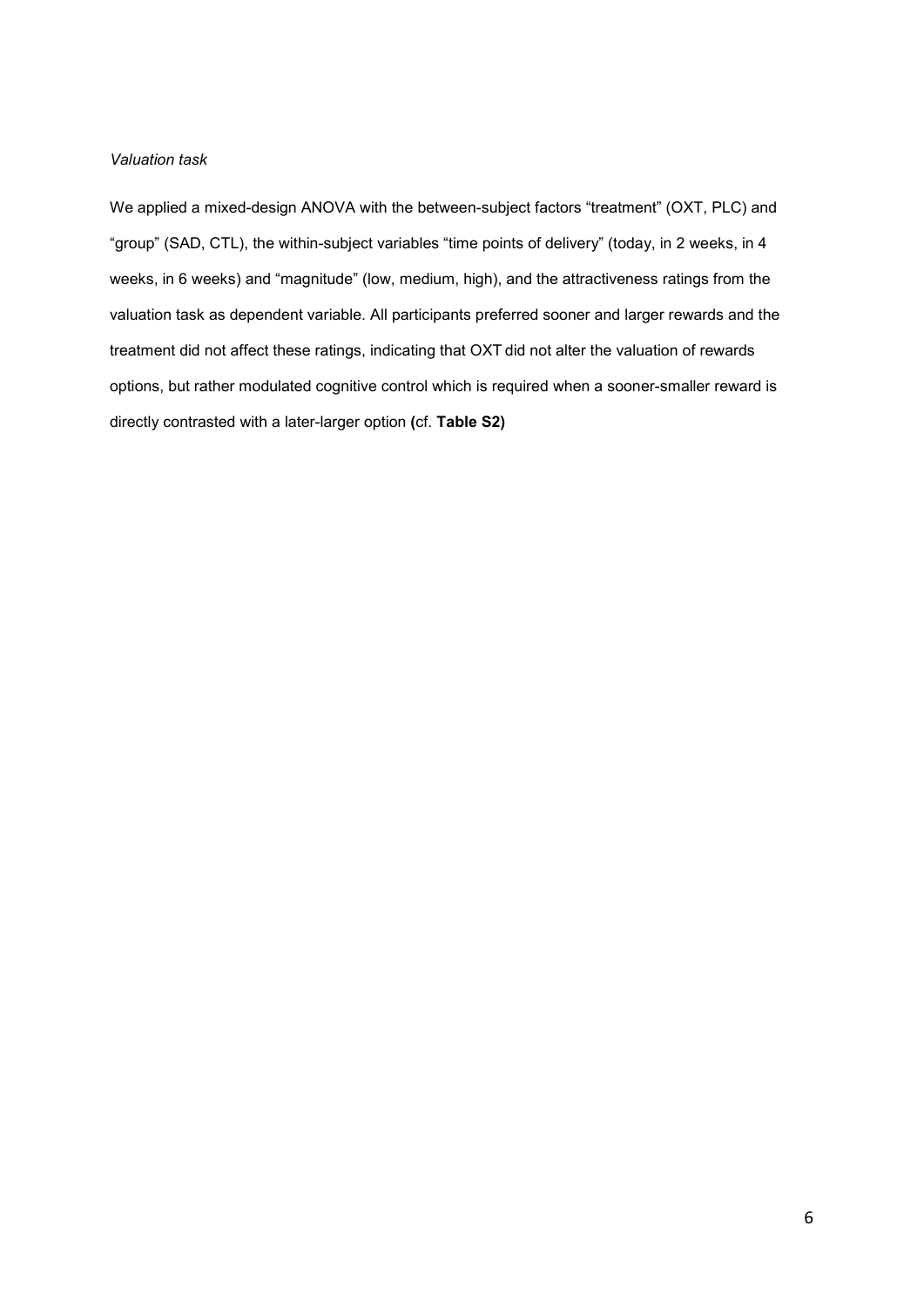#### **Supplementary Discussion**

An alternative explanation for the observed effects is related to a possible distortion of time perception in patients with anxiety disorders. The experimental induction of fear and anxiety in healthy subjects causes an overestimation of time intervals [12]. However, if patients with anxiety disorders chose more immediately available smaller rewards because they overestimated the delay for the larger rewards, this perceptual bias should have also influenced their valuation of single options. Moreover, temporal discounting has been associated with various psychological constructs and demographic variables including general intelligence and working memory [13], personality traits such as conscientiousness and neuroticism [14], financial stability and physical health [15] as well as the quality of reward imagination [16]. Previous studies did not find evidence for a modulatory effect of OXT on working memory [17] or conscientiousness and neuroticism ratings [18]. By contrast, OXT is known to increase the ease of imagining compassionate qualities [19], suggesting that OXT could have altered the ability to imagine future rewards. However, the absence of an OXT effect on the valuation of future rewards speaks against this interpretation. Furthermore, well in line with our observation that OXT did not affect the valuation of future monetary rewards, a recent study showed that OXT increased the willingness to work for monetary rewards of other people, but not own monetary rewards in patients with social anxiety disorder [20].

There is a very high rate of comorbidity between anxiety and depression [21] and 36% of the SAD patients in our sample also suffered from dysthymia or major depressive disorders (MDD). Depression affects social-economic decision-making [22] and MDD patients also show higher discounting rates for large-sized rewards [23]. Thus, although it is conceivable that depressive symptoms contributed to the observed differences in temporal discounting, we did not find a significant association between depressive symptoms and the proportion of patient choices in the present study.

Intranasal OXT reduced the proportion of impulsive choices in the temporal discounting task across groups, a finding that is consistent with the idea that OXT improves cognitive control. This interpretation is also corroborated by the observed changes in response time. The conflict between the preference for immediate rewards and larger delayed rewards is reflected by longer response times in trials with a modest reward difference between these options (resulting in an almost equal number of patient and impulsive decisions) and this response time difference was abolished after OXT treatment.

7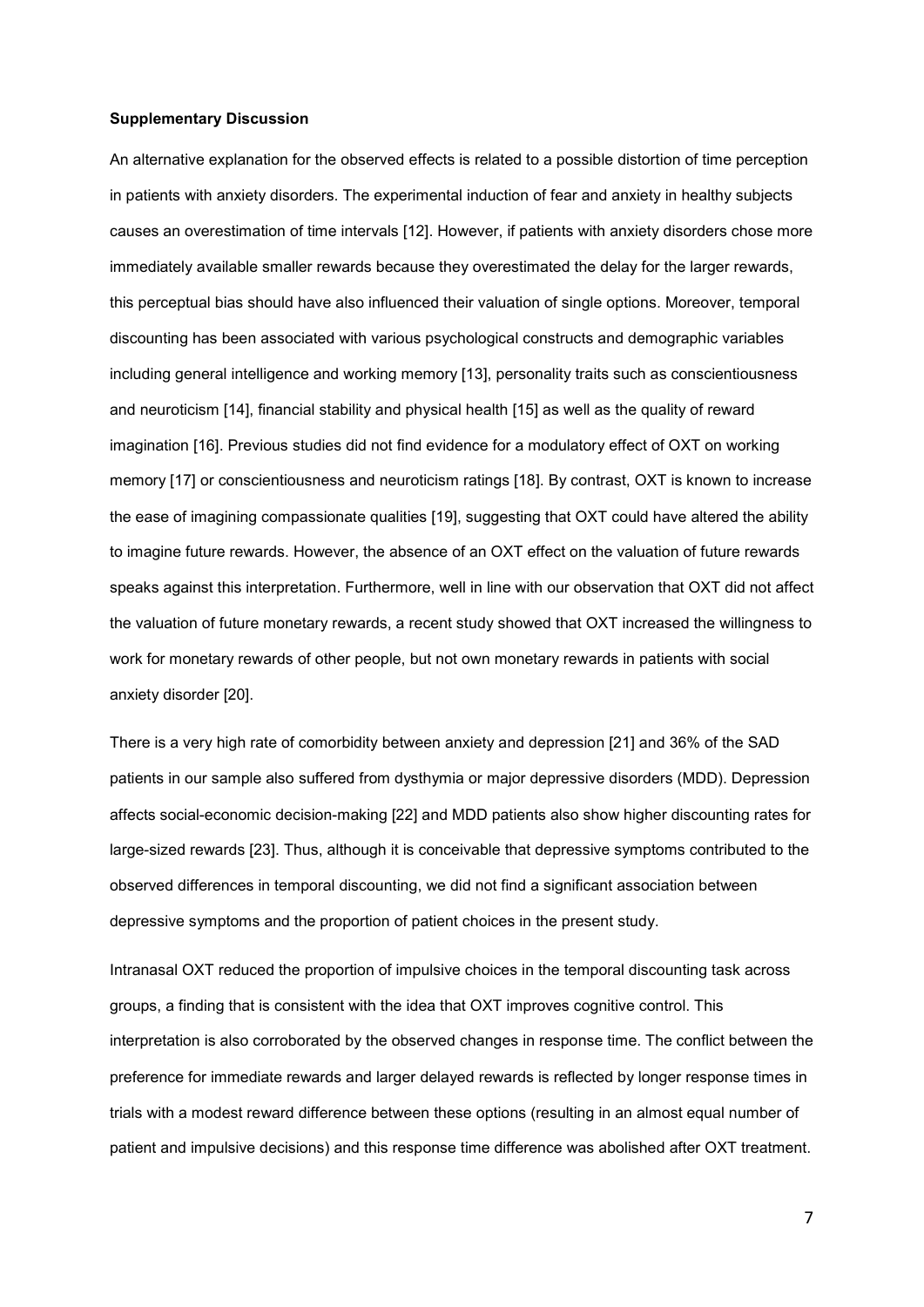Mesolimbic dopamine signaling has been linked to temporal discounting [24, 25] and there is accumulating evidence that OXT interacts with dopamine pathways. For instance, in mice, hypothalamic oxytocinergic projections regulate midbrain dopamine neuron activity [26] and in humans, positron emission tomography (PET) studies revealed that OXT gene polymorphisms explain interindividual differences in dopamine responses to stress [27] (but see [28]). However, temporal discounting is also dependent on other neurotransmitter pathways. For instance, low serotonin levels have been linked to a preference for small and immediate rewards [29], which may be mediated by increased activity of the ventral part of the striatum [30]. As such, it is also conceivable that OXT modulates temporal discounting via inhibitory regulation of serotonin signaling [31]. Future imaging studies are warranted to decipher the neurobiological mechanisms underlying the effect of OXT on temporal discounting.

The present study has some limitations. First, the prevalence rate of anxiety disorders is significantly higher in women than in men [32] and this distribution is reflected in our sample. The small number of men may have prevented us from detecting sexual-dimorphic effects of OXT which have been observed in several previous studies [33-35]. Second, since we only included medication-free patients we can rule out confounding effects of medication, but future studies are warranted to explore the specificity of our findings by assessing temporal discounting in patients with other anxiety disorders.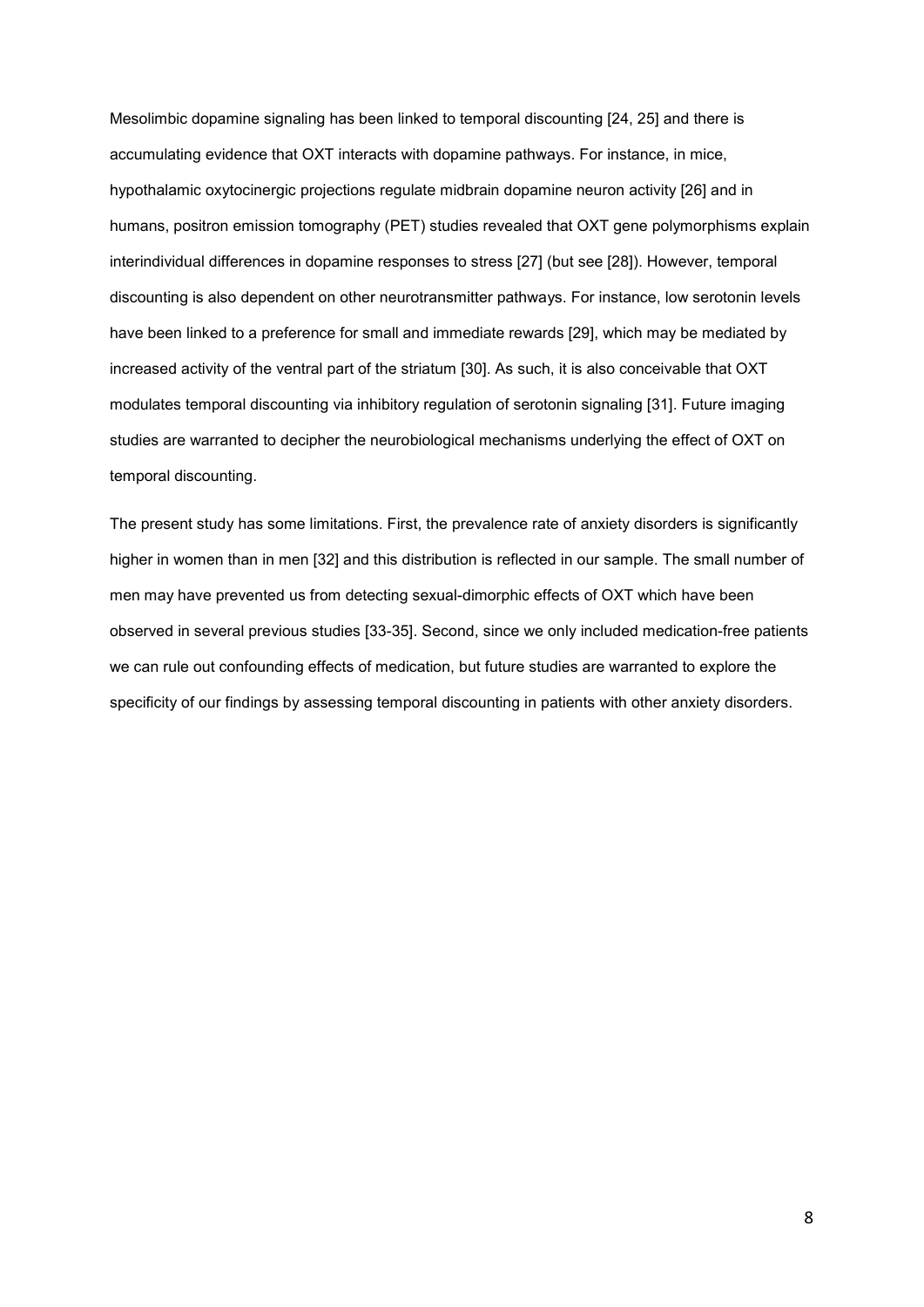## **Supplemental references**

- 1 Turner SM, Beidel DC, Dancu CV, Stanley MA: An empirically derived inventory to measure social fears and anxiety. Behav Res Ther 1989;1:35–40.
- 2 Eaton WW, Muntaner C, Smith C, Tien A, Ybarra M: Center for Epidemiologic Studies Depression Scale: Review and revision (CESD and CESD-R); in ME M (ed) The Use of Psychological Testing for Treatment Planning and Outcomes Assessment. Mahwah, NJ, Lawrence Erlbaum, 2004, pp 363-377.
- 3 Lee RM, Draper M, Lee S: Social Connectedness, Dysfunctional Interpersonal Behaviors, and Psychological Distress: Testing a Mediator Model. J Couns Psychol 2001;48:310-318.
- 4 Sheehan DV, Lecrubier Y, Sheehan KH, Amorim P, Janavs J, Weiller E, Hergueta T, Baker R, Dunbar GC: The Mini-International Neuropsychiatric Interview (M.I.N.I.): the development and validation of a structured diagnostic psychiatric interview for DSM-IV and ICD-10. J Clin Psychiatry 1998;59 Suppl 20:22-33.
- 5 Guastella AJ, Hickie IB, McGuinness MM, Otis M, Woods EA, Disinger HM, Chan HK, Chen TF, Banati RB: Recommendations for the standardisation of oxytocin nasal administration and guidelines for its reporting in human research. Psychoneuroendocrinology 2013;38:612-625.
- 6 Spengler FB, Schultz J, Scheele D, Essel M, Maier W, Heinrichs M, Hurlemann R: Kinetics and Dose Dependency of Intranasal Oxytocin Effects on Amygdala Reactivity. Biol Psychiatry 2017;82:885-894.
- 7 Cardoso C, Ellenbogen MA, Linnen AM: The effect of intranasal oxytocin on perceiving and understanding emotion on the Mayer-Salovey-Caruso Emotional Intelligence Test (MSCEIT). Emotion 2014;14:43-50.
- 8 Reynolds B: A review of delay-discounting research with humans: relations to drug use and gambling. Behav Pharmacol 2006;17:651-667.
- 9 Figner B, Knoch D, Johnson EJ, Krosch AR, Lisanby SH, Fehr E, Weber EU: Lateral prefrontal cortex and self-control in intertemporal choice. Nat Neurosci 2010;13:538-539.
- 10 Lang PJ, Bradley MM, Cuthbert BN: International affective picture system (IAPS): Affective ratings of pictures and instruction manual. Technical Report A-6. Gainesville, FL: University of Florida, 2005.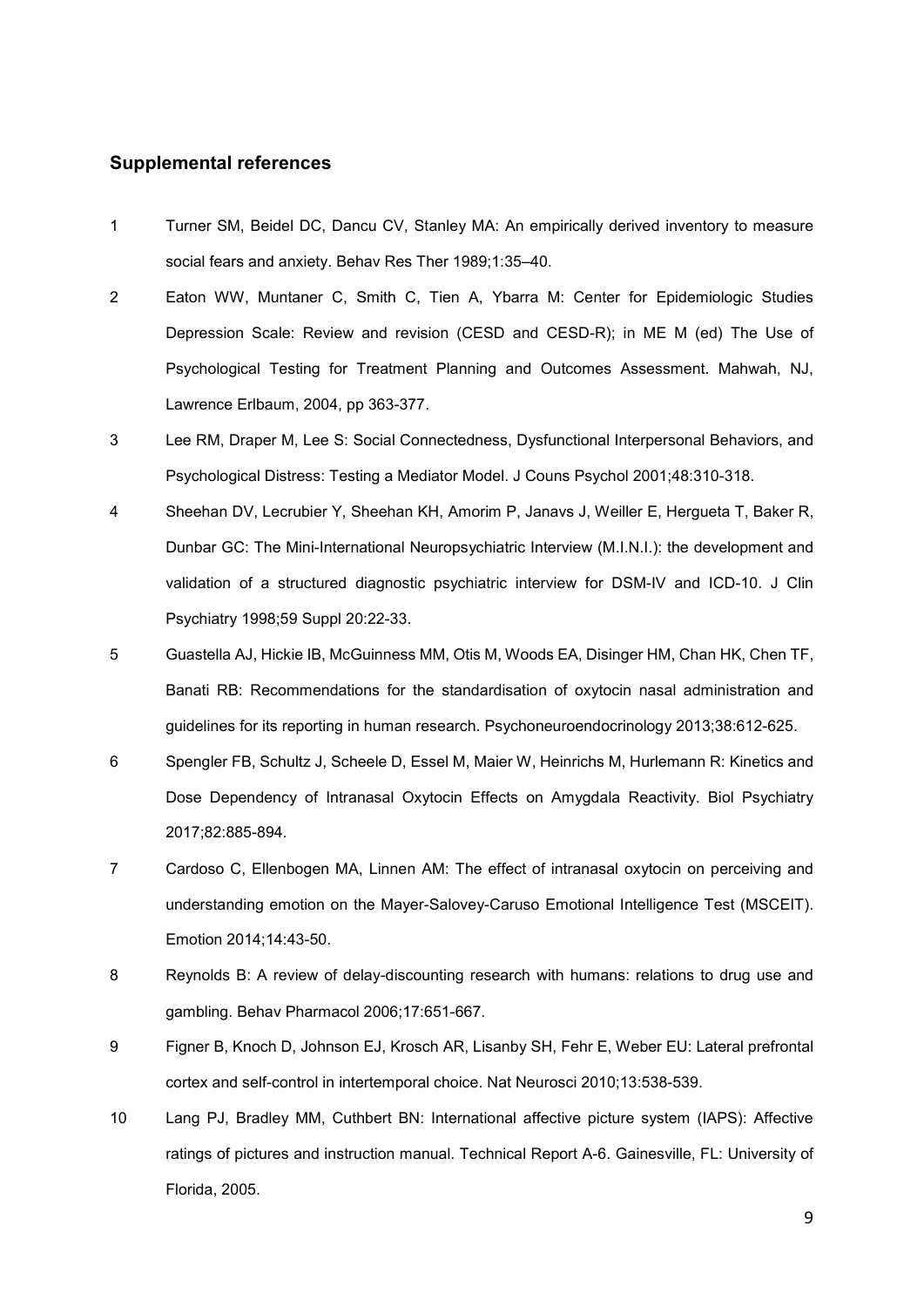- 11 Mazur JE: An adjusting procedure for studying delayed reinforment; in Commons ML, Mazur JE, Nevin JA, Rachlin H (eds): Quantitative Analyses of Behavior. Hillsdale, N.J., Lawrence Erlbaum Associates, 1987
- 12 Lake JI, Labar KS: Unpredictability and uncertainty in anxiety: a new direction for emotional timing research. Front Integr Neurosci 2011;5:55.
- 13 Shamosh NA, Deyoung CG, Green AE, Reis DL, Johnson MR, Conway AR, Engle RW, Braver TS, Gray JR: Individual differences in delay discounting: relation to intelligence, working memory, and anterior prefrontal cortex. Psychol Sci 2008;19:904-911.
- 14 Manning J, Hedden T, Wickens N, Whitfield-Gabrieli S, Prelec D, Gabrieli JD: Personality influences temporal discounting preferences: behavioral and brain evidence. Neuroimage 2014;98:42-49.
- 15 Moffitt TE, Arseneault L, Belsky D, Dickson N, Hancox RJ, Harrington H, Houts R, Poulton R, Roberts BW, Ross S, Sears MR, Thomson WM, Caspi A: A gradient of childhood self-control predicts health, wealth, and public safety. Proc Natl Acad Sci U S A 2011;108:2693-2698.
- 16 Hakimi S, Hare TA: Enhanced Neural Responses to Imagined Primary Rewards Predict Reduced Monetary Temporal Discounting. J Neurosci 2015;35:13103-13109.
- 17 Tollenaar MS, Ruissen M, Elzinga BM, de Bruijn ERA: Does oxytocin lead to emotional interference during a working memory paradigm? Psychopharmacology (Berl) 2017;234:3467- 3474.
- 18 Cardoso C, Ellenbogen MA, Linnen AM: Acute intranasal oxytocin improves positive selfperceptions of personality. Psychopharmacology (Berl) 2012;220:741-749.
- 19 Rockliff H, Karl A, McEwan K, Gilbert J, Matos M, Gilbert P: Effects of intranasal oxytocin on 'compassion focused imagery'. Emotion 2011;11:1388-1396.
- 20 Fang A, Treadway MT, Hofmann SG: Working hard for oneself or others: Effects of oxytocin on reward motivation in social anxiety disorder. Biol Psychol 2017;127:157-162.
- 21 Kessler RC, Berglund P, Demler O, Jin R, Koretz D, Merikangas KR, Rush AJ, Walters EE, Wang PS, National Comorbidity Survey R: The epidemiology of major depressive disorder: results from the National Comorbidity Survey Replication (NCS-R). JAMA 2003;289:3095-3105.
- 22 Pulcu E, Trotter PD, Thomas EJ, McFarquhar M, Juhasz G, Sahakian BJ, Deakin JF, Zahn R, Anderson IM, Elliott R: Temporal discounting in major depressive disorder. Psychol Med 2014;44:1825-1834.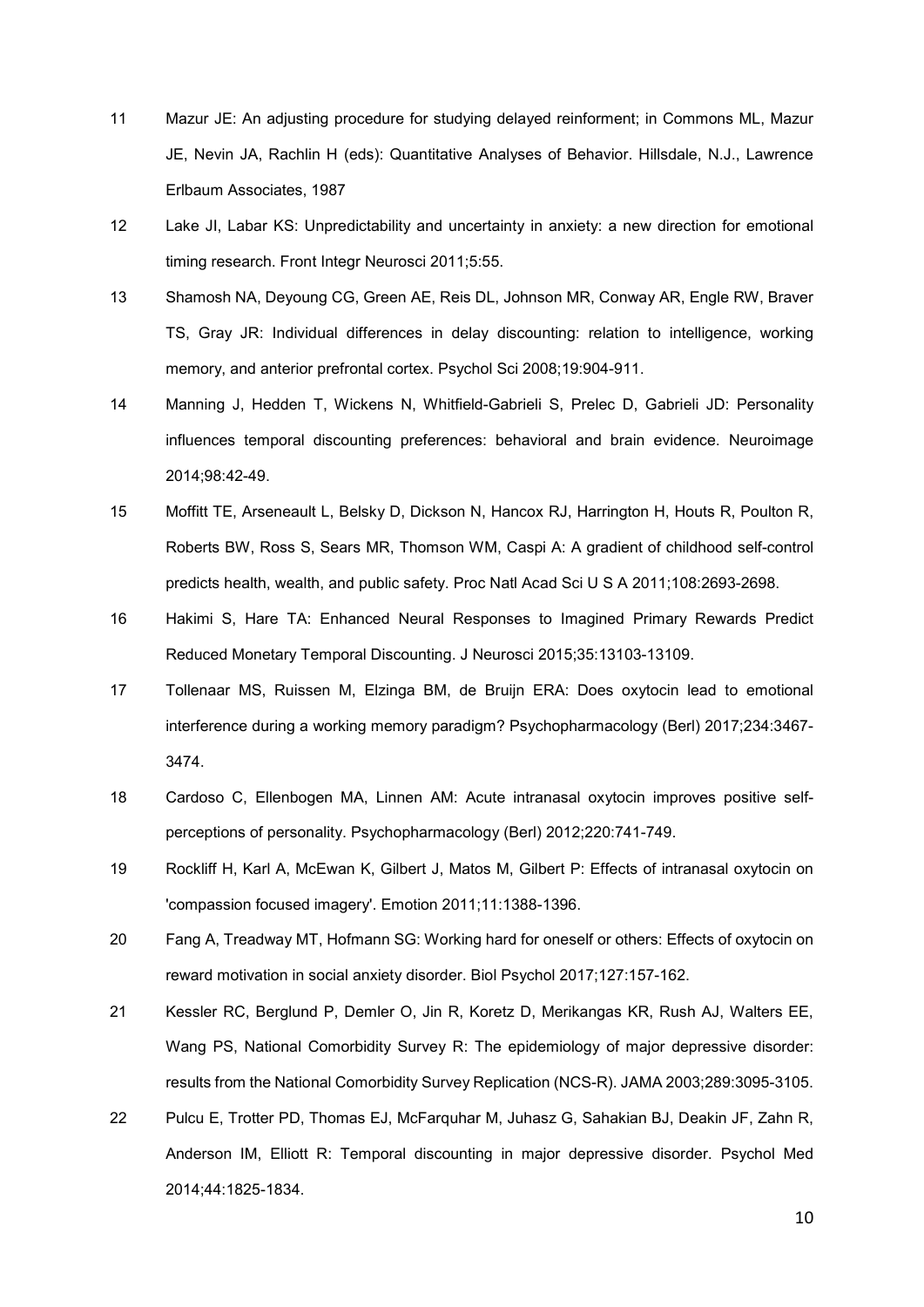- 23 Dombrovski AY, Szanto K, Siegle GJ, Wallace ML, Forman SD, Sahakian B, Reynolds CF, 3rd, Clark L: Lethal forethought: delayed reward discounting differentiates high- and low-lethality suicide attempts in old age. Biol Psychiatry 2011;70:138-144.
- 24 Saddoris MP, Sugam JA, Stuber GD, Witten IB, Deisseroth K, Carelli RM: Mesolimbic dopamine dynamically tracks, and is causally linked to, discrete aspects of value-based decision making. Biol Psychiatry 2015;77:903-911.
- 25 Pine A, Shiner T, Seymour B, Dolan RJ: Dopamine, time, and impulsivity in humans. J Neurosci 2010;30:8888-8896.
- 26 Xiao L, Priest MF, Nasenbeny J, Lu T, Kozorovitskiy Y: Biased Oxytocinergic Modulation of Midbrain Dopamine Systems. Neuron 2017;95:368-384 e365.
- 27 Love TM, Enoch MA, Hodgkinson CA, Pecina M, Mickey B, Koeppe RA, Stohler CS, Goldman D, Zubieta JK: Oxytocin gene polymorphisms influence human dopaminergic function in a sexdependent manner. Biol Psychiatry 2012;72:198-206.
- 28 Striepens N, Matusch A, Kendrick KM, Mihov Y, Elmenhorst D, Becker B, Lang M, Coenen HH, Maier W, Hurlemann R, Bauer A: Oxytocin enhances attractiveness of unfamiliar female faces independent of the dopamine reward system. Psychoneuroendocrinology 2014;39:74-87.
- 29 Schweighofer N, Bertin M, Shishida K, Okamoto Y, Tanaka SC, Yamawaki S, Doya K: Lowserotonin levels increase delayed reward discounting in humans. J Neurosci 2008;28:4528- 4532.
- 30 Tanaka SC, Schweighofer N, Asahi S, Shishida K, Okamoto Y, Yamawaki S, Doya K: Serotonin differentially regulates short- and long-term prediction of rewards in the ventral and dorsal striatum. PloS one 2007;2:e1333.
- 31 Mottolese R, Redoute J, Costes N, Le Bars D, Sirigu A: Switching brain serotonin with oxytocin. Proc Natl Acad Sci U S A 2014;111:8637-8642.
- 32 Kessler RC, Chiu WT, Demler O, Merikangas KR, Walters EE: Prevalence, severity, and comorbidity of 12-month DSM-IV disorders in the National Comorbidity Survey Replication. Arch Gen Psychiatry 2005;62:617-627.
- 33 Rilling JK, Demarco AC, Hackett PD, Chen X, Gautam P, Stair S, Haroon E, Thompson R, Ditzen B, Patel R, Pagnoni G: Sex differences in the neural and behavioral response to intranasal oxytocin and vasopressin during human social interaction. Psychoneuroendocrinology 2014;39:237-248.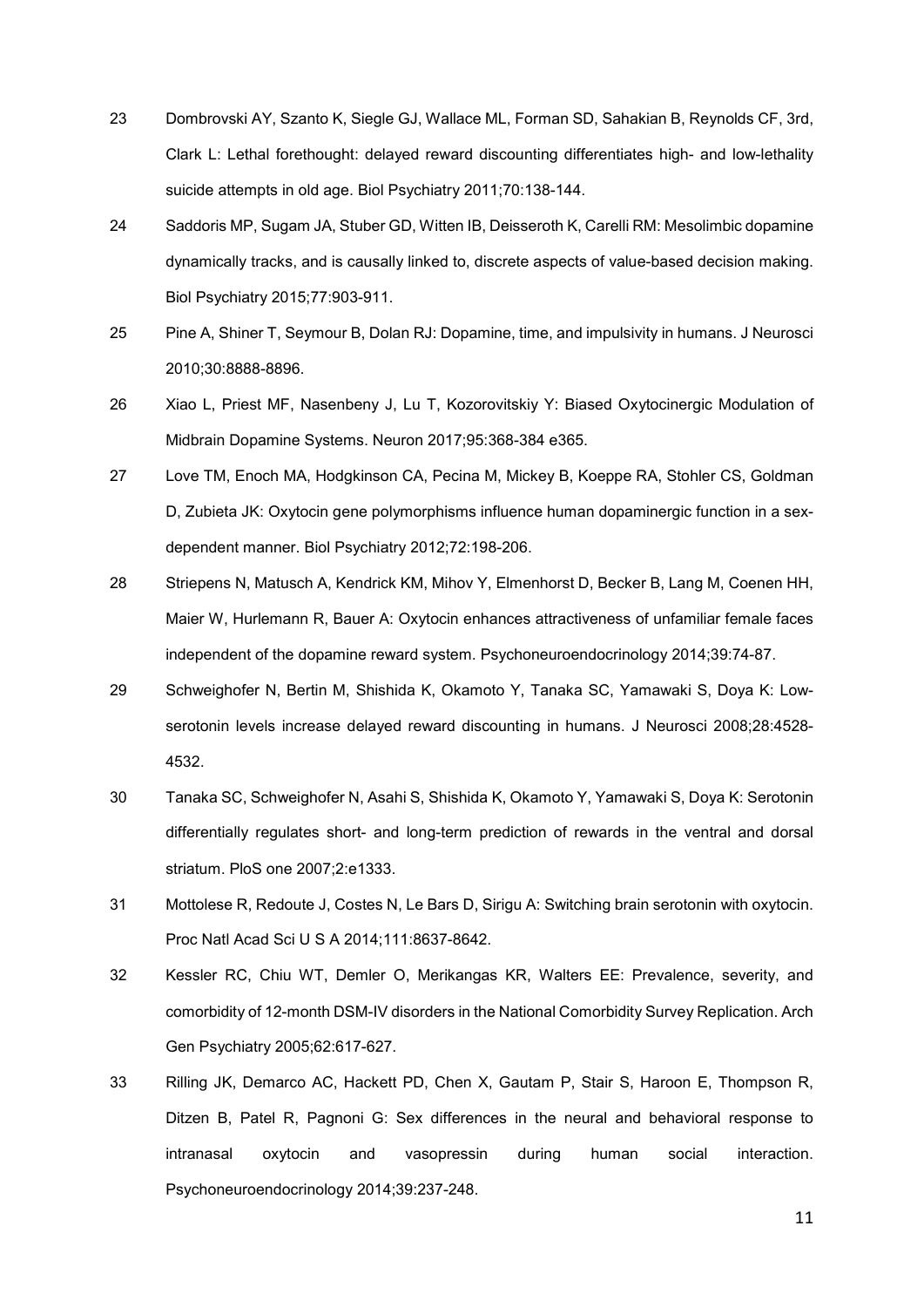- 34 Scheele D, Striepens N, Kendrick KM, Schwering C, Noelle J, Wille A, Schlapfer TE, Maier W, Hurlemann R: Opposing effects of oxytocin on moral judgment in males and females. Hum Brain Mapp 2014;35:6067-6076.
- 35 Scheele D, Plota J, Stoffel-Wagner B, Maier W, Hurlemann R: Hormonal contraceptives suppress oxytocin-induced brain reward responses to the partner's face. Soc Cogn Affect Neurosci 2016;11:767-774.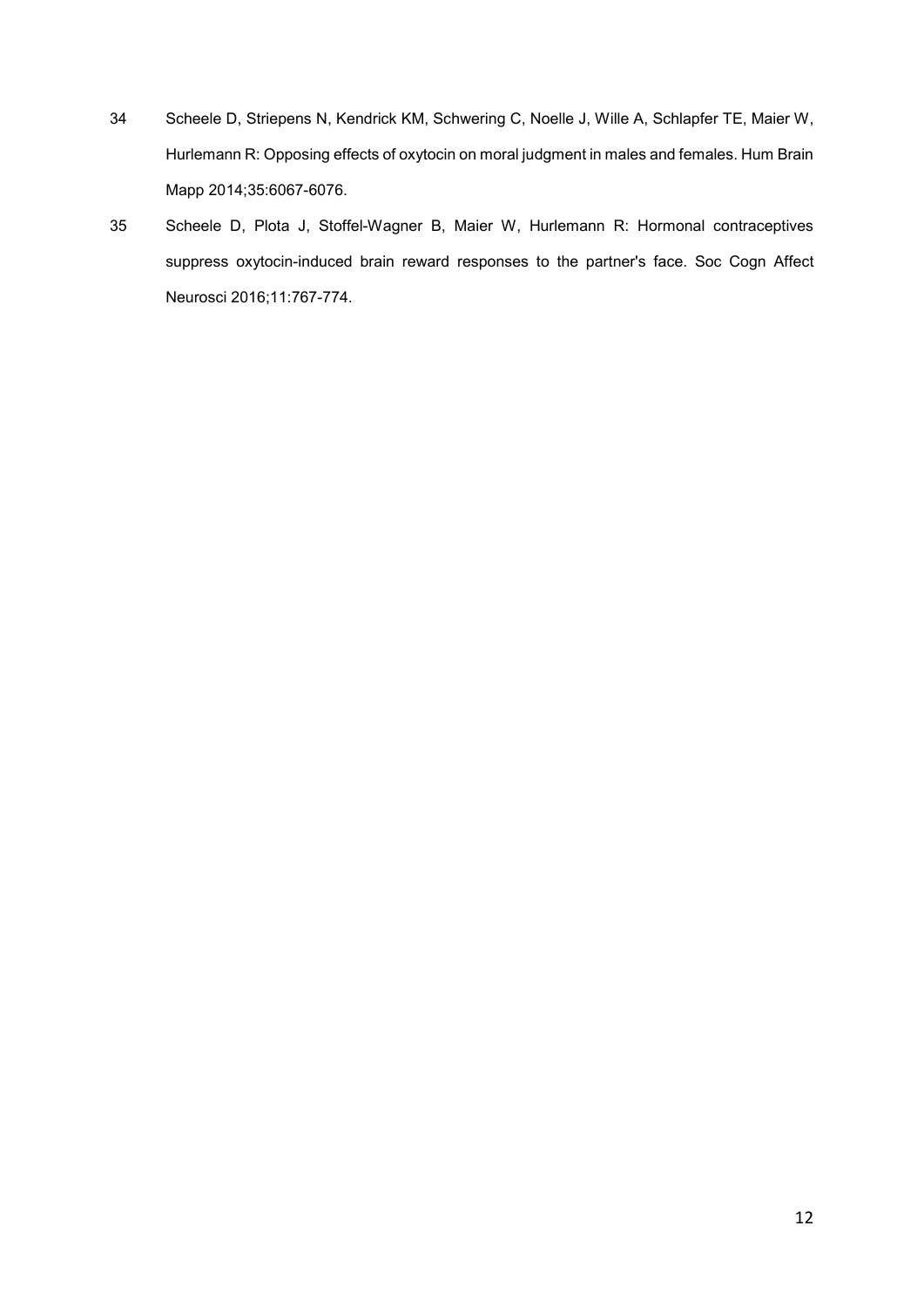## **Table S1. Demographic and psychometric trait data**

|                                   | Oxytocin<br>(mean $\pm$ SD) | <b>Placebo</b><br>(mean $\pm$ SD) | $t/\chi^2$ | $\boldsymbol{P}$ |
|-----------------------------------|-----------------------------|-----------------------------------|------------|------------------|
| Social anxiety ( $n = 33$ )       |                             |                                   |            |                  |
| Age (years)                       | 33.12 (12.54)               | 29.19 (10.11)                     | 0.99       | 0.33             |
| Gender (females)                  | 13                          | 12                                | 0.01       | 0.92             |
| Depressive symptoms <sup>1</sup>  | 26.94 (12.08)               | 22.50 (11.15)                     | 1.10       | 0.28             |
| Social phobia <sup>2</sup>        | 132.03 (21.10)              | 134.03 (19.15)                    | $-0.23$    | 0.82             |
| Social connectedness <sup>3</sup> | 65.94 (17.91)               | 58.31 (12.39)                     | 1.41       | 0.17             |
| Healthy controls ( $n = 37$ )     |                             |                                   |            |                  |
| Age (years)                       | 35.82 (15.67)               | 33.30 (13.63)                     | 0.52       | 0.60             |
| Gender (females)                  | 14                          | 16                                | 0.46       | 0.50             |
| Depressive symptoms <sup>1</sup>  | 7.18(7.21)                  | 4.70 (5.78)                       | 1.16       | 0.26             |
| Social phobia <sup>2</sup>        | 53.75 (29.74)               | 42.70 (21.28)                     | 1.31       | 0.20             |
| Social connectedness <sup>3</sup> | 97.47 (17.24)               | 104.55 (7.51)                     | $-1.57$    | 0.13             |

*Notes*. <sup>1</sup> Depressive symptoms were measured with the Center for Epidemiologic Studies Depression Scale Revised (CESD-R).<br><sup>2</sup> Social phobia symptoms were measured with Social Phobia and Anxiety Inventory. <sup>3</sup> Social conn the Social Connectedness Scale.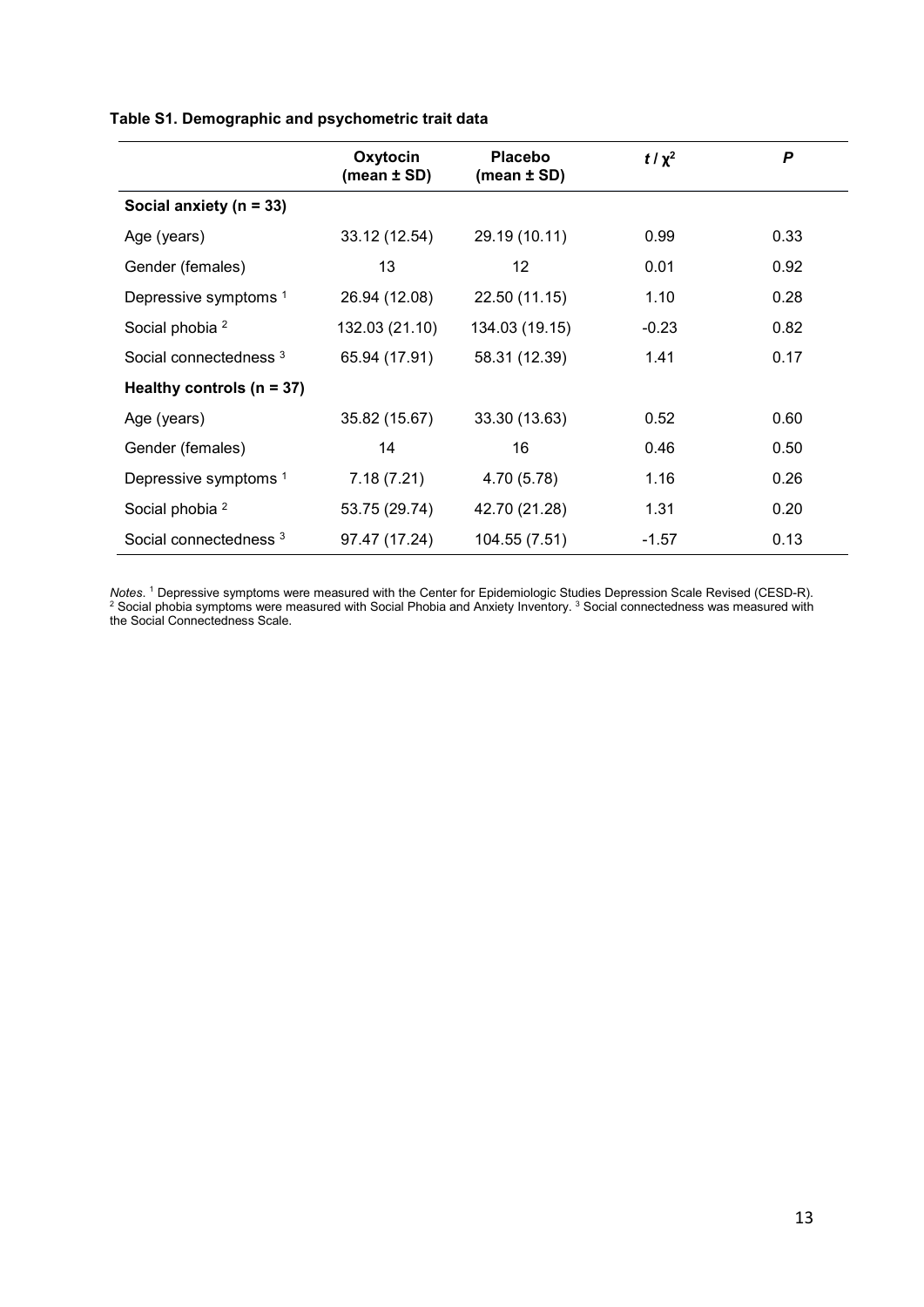## **Table S2. Valuation ratings**

|                               | Oxytocin<br>(mean $\pm$ SD) | <b>Placebo</b><br>(mean $\pm$ SD) | t       | P    |
|-------------------------------|-----------------------------|-----------------------------------|---------|------|
| Social anxiety (n = 33)       |                             |                                   |         |      |
| Low amount today              | 6.47(2.24)                  | 5.31(2.33)                        | 1.46    | 0.16 |
| Low amount 2 weeks            | 5.06(2.51)                  | 4.13 (1.86)                       | 1.21    | 0.24 |
| Low amount 4 weeks            | 4.65(1.80)                  | 3.50(1.75)                        | 1.85    | 0.07 |
| Low amount 6 weeks            | 4.71 (2.34)                 | 4.00(2.31)                        | 0.87    | 0.39 |
| Medium amount today           | 7.18(1.98)                  | 7.19(2.20)                        | $-0.02$ | 0.99 |
| Medium amount 2 weeks         | 6.41(2.00)                  | 6.38(1.67)                        | 0.06    | 0.96 |
| Medium amount 4 weeks         | 6.29(2.23)                  | 6.38(1.36)                        | $-0.13$ | 0.90 |
| Medium amount 6 weeks         | 6.47(2.10)                  | 5.56(1.75)                        | 1.35    | 0.19 |
| High amount today             | 8.53(0.79)                  | 8.69(0.79)                        | $-0.57$ | 0.57 |
| High amount 2 weeks           | 8.12(1.05)                  | 7.81(1.17)                        | 0.79    | 0.44 |
| High amount 4 weeks           | 7.76 (1.30)                 | 7.13(2.00)                        | 1.10    | 0.28 |
| High amount 6 weeks           | 7.82 (1.29)                 | 7.56 (1.26)                       | 0.59    | 0.56 |
| Healthy controls ( $n = 37$ ) |                             |                                   |         |      |
| Low amount today              | 6.47(2.32)                  | 6.15(2.37)                        | 0.14    | 0.68 |
| Low amount 2 weeks            | 5.47(2.72)                  | 4.90(2.45)                        | 0.67    | 0.51 |
| Low amount 4 weeks            | 5.35(2.74)                  | 4.40 (2.19)                       | 1.18    | 0.25 |
| Low amount 6 weeks            | 5.06(2.82)                  | 3.95(2.24)                        | 1.34    | 0.19 |
| Medium amount today           | 7.82 (1.94)                 | 7.30(2.20)                        | 0.76    | 0.45 |
| Medium amount 2 weeks         | 7.12(1.65)                  | 6.70(2.25)                        | 0.63    | 0.53 |
| Medium amount 4 weeks         | 6.71(1.83)                  | 6.25(2.53)                        | 0.62    | 0.54 |
| Medium amount 6 weeks         | 6.53(2.07)                  | 6.30(2.49)                        | 0.30    | 0.77 |
| High amount today             | 8.59(0.80)                  | 8.65(0.75)                        | $-0.24$ | 0.81 |
| High amount 2 weeks           | 8.18(0.95)                  | 8.10(1.41)                        | 0.19    | 0.85 |
| High amount 4 weeks           | 7.41(1.58)                  | 7.65(1.84)                        | $-0.42$ | 0.68 |
| High amount 6 weeks           | 7.29(1.86)                  | 7.05(2.58)                        | 0.32    | 0.75 |

Notes. Participants rated the attractiveness of the options on a scale of 1 (minimum) – 9 (maximum).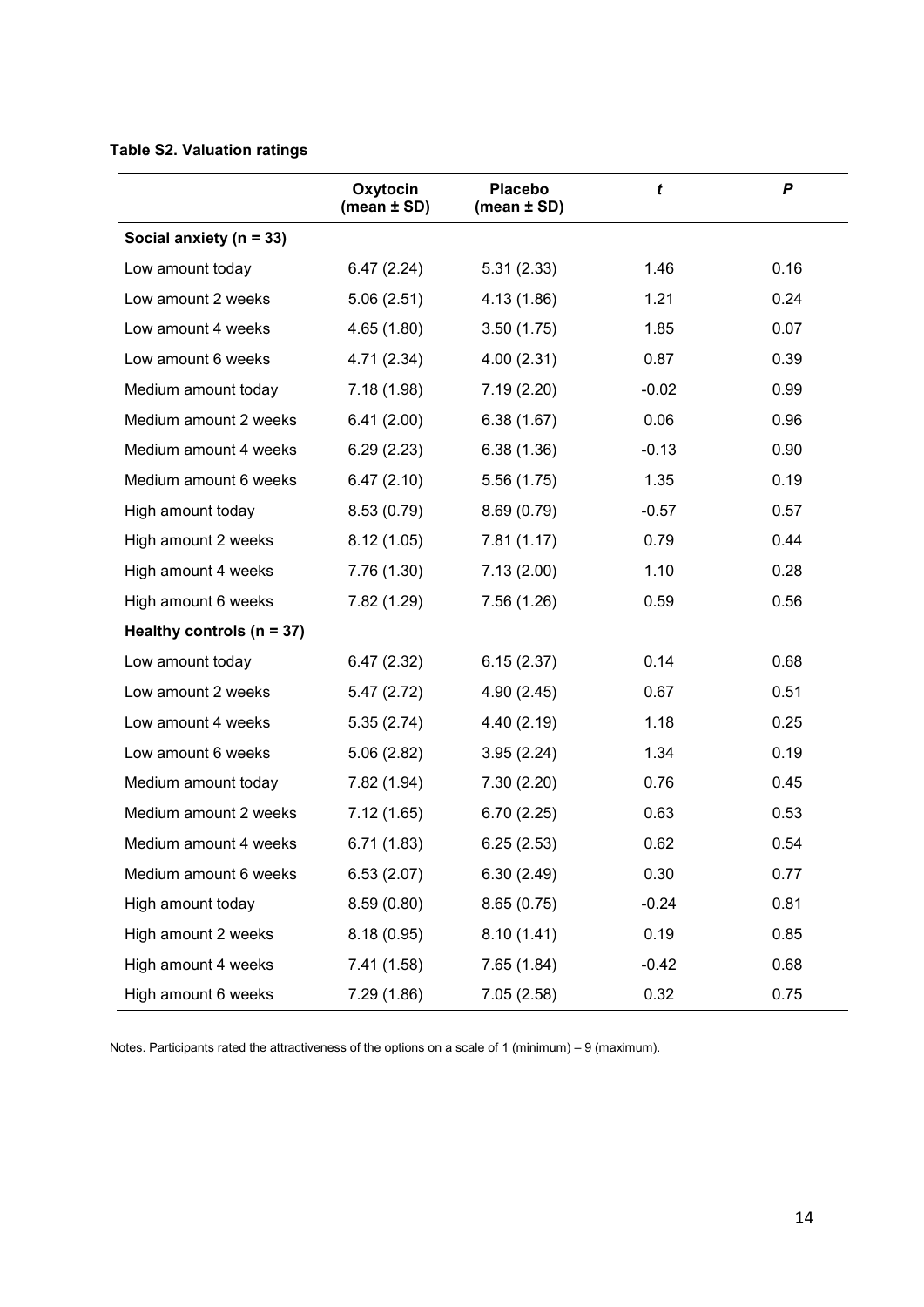

**CONSORT 2010 Flow Diagram**

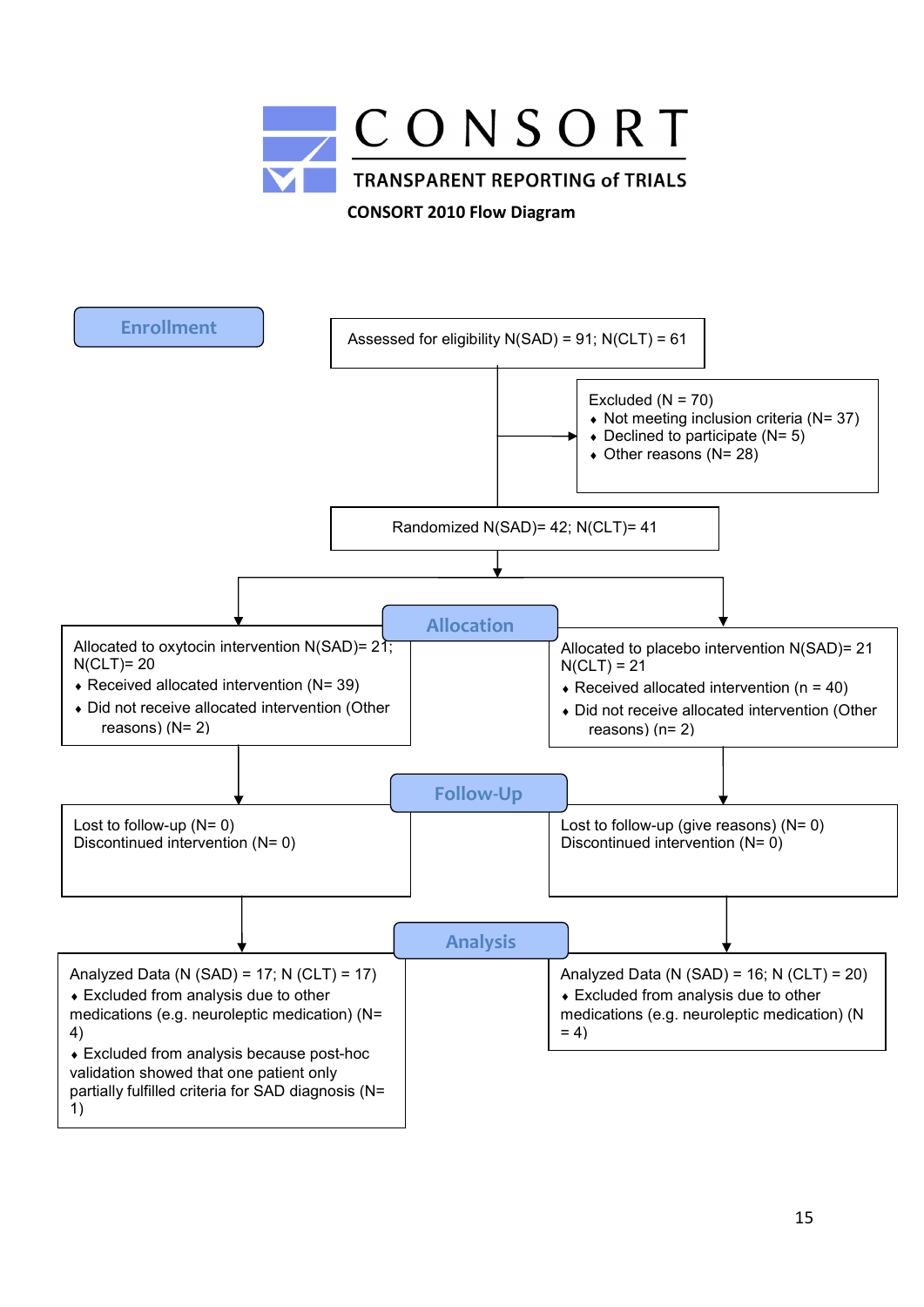

# **CONSORT 2010 checklist of information to include when reporting a randomised trial\***

|                                        | <b>Item</b>          |                                                                                                                                                                                                | <b>Reported</b>             |
|----------------------------------------|----------------------|------------------------------------------------------------------------------------------------------------------------------------------------------------------------------------------------|-----------------------------|
| <b>Section/Topic</b>                   | <b>No</b>            | <b>Checklist item</b>                                                                                                                                                                          | on page No                  |
| <b>Title and abstract</b>              |                      |                                                                                                                                                                                                |                             |
|                                        | 1a                   | Identification as a randomised trial in the title                                                                                                                                              |                             |
|                                        | 1 <sub>b</sub>       | Structured summary of trial design, methods, results, and conclusions (for specific guidance see CONSORT for abstracts)                                                                        | n.a.                        |
| <b>Introduction</b>                    |                      |                                                                                                                                                                                                |                             |
| Background and                         | 2a                   | Scientific background and explanation of rationale                                                                                                                                             |                             |
| objectives                             | 2 <sub>b</sub>       | Specific objectives or hypotheses                                                                                                                                                              |                             |
|                                        |                      |                                                                                                                                                                                                |                             |
| <b>Methods</b>                         |                      |                                                                                                                                                                                                |                             |
| Trial design                           | 3a<br>3 <sub>b</sub> | Description of trial design (such as parallel, factorial) including allocation ratio                                                                                                           | 2, SI Methods<br>SI Methods |
|                                        |                      | Important changes to methods after trial commencement (such as eligibility criteria), with reasons                                                                                             | (p. 2)                      |
| Participants                           | 4a                   | Eligibility criteria for participants                                                                                                                                                          | 2, SI-Methods               |
|                                        | 4b                   | Settings and locations where the data were collected                                                                                                                                           | SI Methods                  |
| Interventions                          | 5                    | The interventions for each group with sufficient details to allow replication, including how and when they were<br>actually administered                                                       | SI Methods                  |
| <b>Outcomes</b>                        | 6a                   | Completely defined pre-specified primary and secondary outcome measures, including how and when they<br>were assessed                                                                          | SI Methods                  |
|                                        | 6b                   | Any changes to trial outcomes after the trial commenced, with reasons                                                                                                                          | n.a.                        |
| Sample size                            | 7a                   | How sample size was determined                                                                                                                                                                 | n.a.                        |
|                                        | 7 <sub>b</sub>       | When applicable, explanation of any interim analyses and stopping guidelines                                                                                                                   | n.a.                        |
| Randomisation:                         |                      |                                                                                                                                                                                                |                             |
| Sequence                               | 8a                   | Method used to generate the random allocation sequence                                                                                                                                         | SI Methods                  |
| generation                             | 8b                   | Type of randomisation; details of any restriction (such as blocking and block size)                                                                                                            | SI Methods                  |
| Allocation<br>concealment<br>mechanism | 9                    | Mechanism used to implement the random allocation sequence (such as sequentially numbered containers),<br>describing any steps taken to conceal the sequence until interventions were assigned | SI Methods                  |
| Implementation                         | 10                   | Who generated the random allocation sequence, who enrolled participants, and who assigned participants to<br>interventions                                                                     | SI Methods                  |